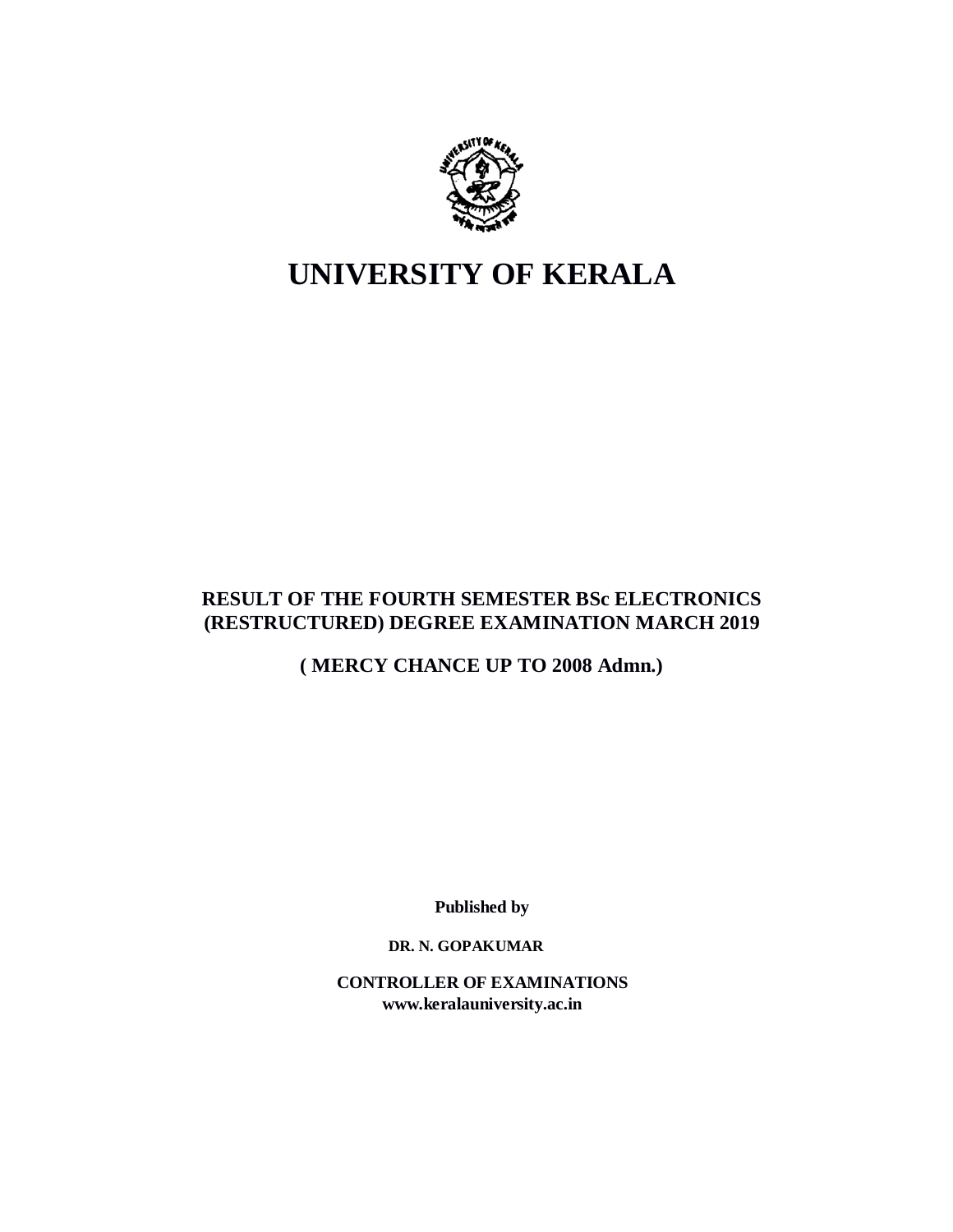# **UNIVERSITY OF KERALA**

# **NOTIFICATION**

The following is the provisional list of the successful candidates of the Fourth Semester **BSc Electronics (Restructured) Degree Examination (Mercy chance Up to 2008Admn)** held in **March 2019** as declared by the Board of Examiners.

**1.** The Marklist of the candidates will be sent to the respective Centre.

**2.** Candidates who wish to get their answer books revalued/scrutinized should send their applications in the prescribed form with required fees so as to reach the Controller of Examination on or before**15.06.2020**

**3.** Marklist will not be forwarded to the candidates in respect of whom there are defects to be rectified although their results have been provisionally released

- **4.** Subjects:-
- **E401T:**Analogue Electronics
- **E402T**:Communication Systems -1
- **E403T:** Audio and Video Electronics
- **E 404 T:**Data Communications
- **E405 T :** C Programming and Unix
- **E406T:** Computer Hardware Maintenance –II
- **E407 T:**Intergrated Circuits Lab

 **Sd/-** C**ONTROLLER OF EXAMINATIONS**

University Buildings, Thiruvananthapuram Dated:05 .06.2020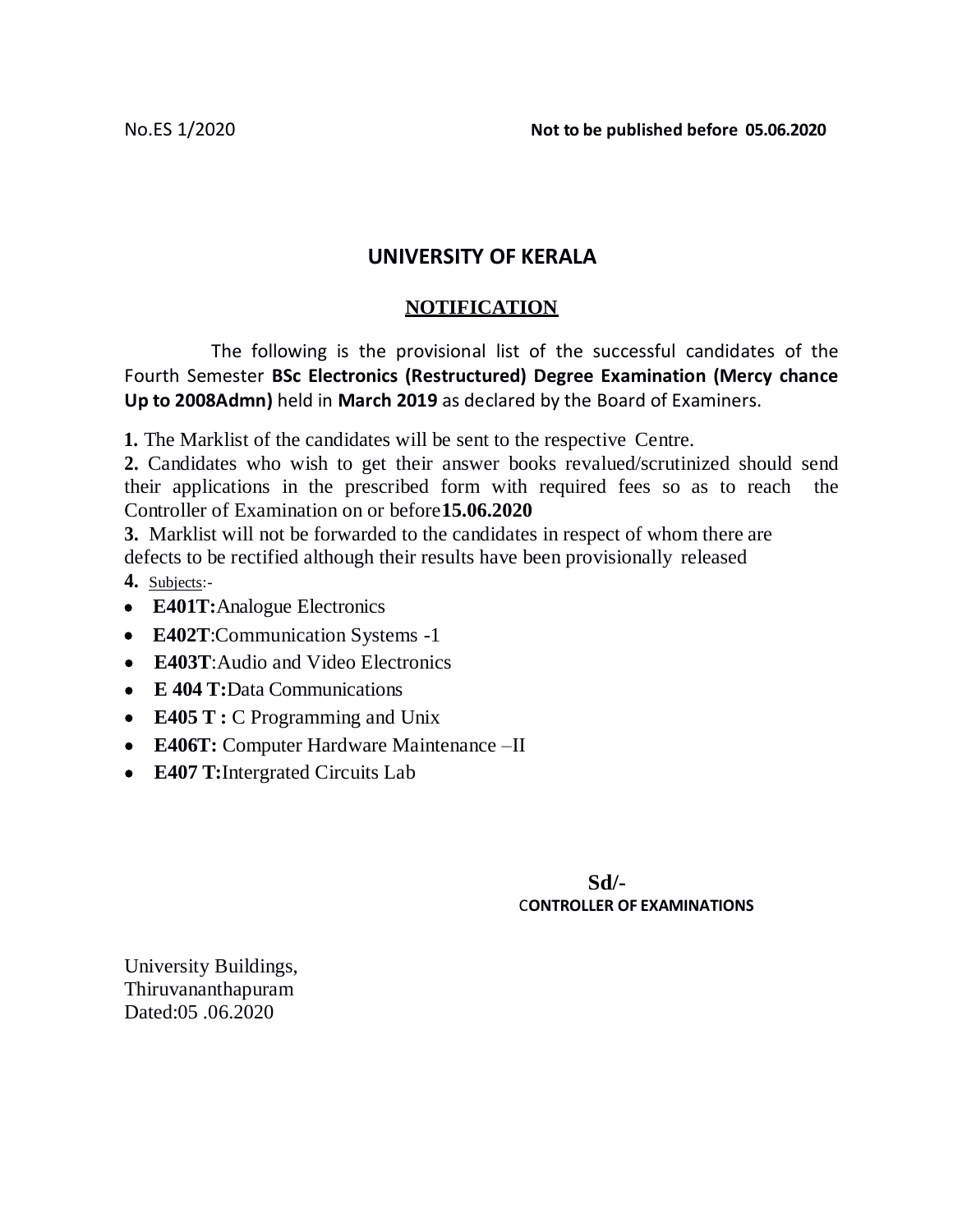

**No. ES 1/2020** Thiruvananthapuram

Dated: 05.06.2020

## **S Y N D I C A T E – I N – C I R C U L A T I O N**

The results of the **Fourth Semester BSc Electronics (Restructured) Degree Examination** 

**March 2019 (Mercy Chance) as declared by the respective Board of Examiners are given below.**

| <b>Name of Examination</b>                                                                                                                                 | <b>Total</b><br><b>Registered</b> | <b>Total</b><br>Appeared | <b>Total Pass</b> | % Pass |
|------------------------------------------------------------------------------------------------------------------------------------------------------------|-----------------------------------|--------------------------|-------------------|--------|
| <b>Fourth Semester B.Sc</b><br><b>Electronics (Restructured)</b><br><b>Degree Examination March</b><br>2019 (Mercy Chance upto 2008)<br>Admn)(2005 Scheme) | 4                                 | 4                        | 4                 | 100%   |

The results may be approved. It is proposed to publish the results on 05.06.2020

*Sd/-* **CONTROLLER OF EXAMINATIONS**

To,

- 1 E.J.III,
- 2 E.J. IX
- 3 PRO
- 4 Enquiry